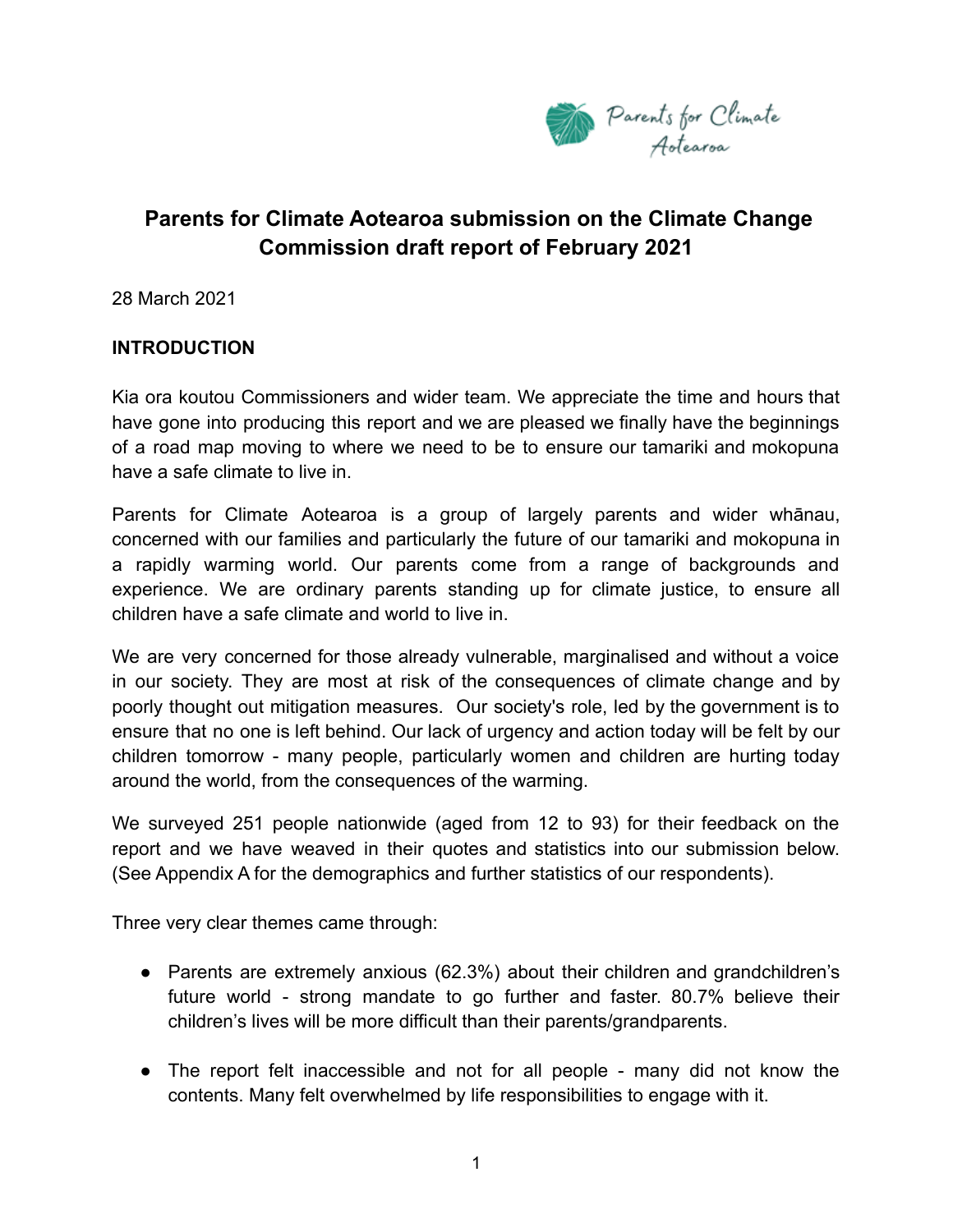• Clear and honest communication from the government about what the problem is and what we need to do together to move forward - a full public education campaign as soon as possible - especially when the final report is released.



Graph 1 - Respondents answers to the question "On a scale from 1-5, when you think about young people you care about, how anxious are you about their future if the world doesn't take rapid action on climate change? (1 = not at all anxious to  $5$  = extremely anxious).

We fully support the submissions of the following groups and our submission is informed from our survey of what is important to New Zealand parents and grandparents. **[OraTaiao,](https://www.orataiao.org.nz/submissions) [Lawyers for Climate Action](https://www.lawyersforclimateaction.nz/news-events/ccc-submission) NZ, and [Connect Wellington.](https://drive.google.com/file/d/1D8scs__uXXvHWXN3Bos5NJTdqYWnHdzT/view?usp=drivesdk)**

### **OVERVIEW**

The next 10 years are crucial for mitigating climate change and limiting its adverse effects. Transport emissions are key in climate change mitigation AND human health. Transport emissions have been driving New Zealand's emissions upward in recent times. At the same time, reducing and ultimately eliminating emissions from transport is one of the more straightforward (low hanging fruit), when compared to other emission sources. **Reducing emissions has a multitude of co-benefits which are missing from the report**.

A rapidly changing climate will only exacerbate the current social issues we have including health and health inequity. Applying a health lens to climate solutions will have a multitude of co-benefits including addressing current inequities and improving health outcomes. **These are also missing from the report.** Climate solutions including investing heavily in active and public transport, adapting to less red meat and more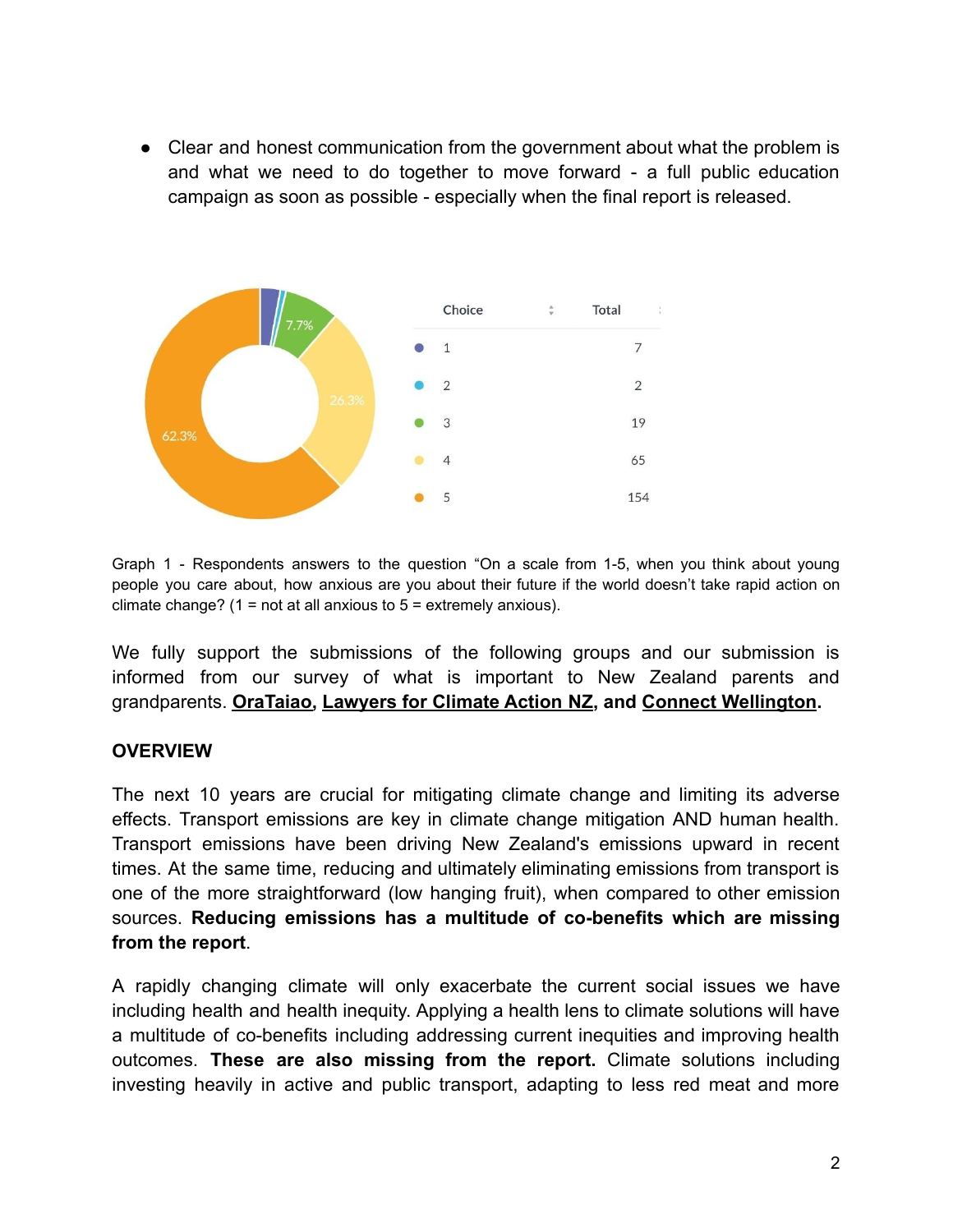plant based meals, investing in more efficient energy in homes will not only reduce emissions but would also improve the health of our people through reductions in heart disease, cancer, type 2 diabetes, traffic accidents, air pollution related disease. Putting public health at the core of climate response means we would reduce many health and social inequities and emissions reduction - especially given New Zealand's high statistics in the above mentioned diseases.

Given health's importance, we strongly support the **[OraTaiao:](https://www.orataiao.org.nz/?utm_source=discussion_mailer&utm_medium=email&utm_campaign=new_comment) NZ Climate and Health** [Council](https://www.orataiao.org.nz/?utm_source=discussion_mailer&utm_medium=email&utm_campaign=new_comment) call for a health expert to be appointed to the Climate Change Commission as referred to in this article

[https://www.stuff.co.nz/environment/climate-news/124642009/climate-change-calls-for-p](https://www.stuff.co.nz/environment/climate-news/124642009/climate-change-calls-for-public-health-expert-to-be-appointed-to-commission?utm_source=discussion_mailer&utm_medium=email&utm_campaign=new_comment) [ublic-health-expert-to-be-appointed-to-commissio](https://www.stuff.co.nz/environment/climate-news/124642009/climate-change-calls-for-public-health-expert-to-be-appointed-to-commission?utm_source=discussion_mailer&utm_medium=email&utm_campaign=new_comment)n

Almost two years ago our submission for the Zero Carbon Bill included the following:

"Today my ten year old asked me if we can stop climate change and what will happen to him if we can't. I am not willing to lie to my son so I and we as a group, want the New Zealand government to step up and do what needs to be done in order to stem the worst effects of climate change. **We consider anything less to be unconscionable**. The harsh reality is we need to make drastic changes to our way of living now and if we continue to refuse to do so and continue to prioritise an economy that serves no one but the very wealthy, we are literally stealing our children's future and that of children of the entire world. We will leave them a desolate planet to live on because we didn't have governments willing to do what was needed. Our country has a history of stepping up and doing what was needed and we hope that will continue."

The overall ambition of the report is too low, with a disappointing focus on continued economic growth and a reluctance to propose immediate changes (even where these are feasible and economically viable). **We have demonstrated with New Zealand's Covid-19 response, that if we tackle serious issues head on and go hard, we can mitigate the risks to our economy as well as wellbeing**. Covid-19 also lifted the veil of inequity in this country.

As a developed country whose emissions continue to rise unabated, it is imperative that NZ makes ambitious and challenging climate goals. We cannot do this without challenging the status quo, including our consumerist society, our enormous agricultural emissions and heavy industries, such as aluminum smelters that are treated as sacred cows.

We have a moral obligation more so than less developed countries and future generations to do everything we possibly can do to bring emissions down as fast as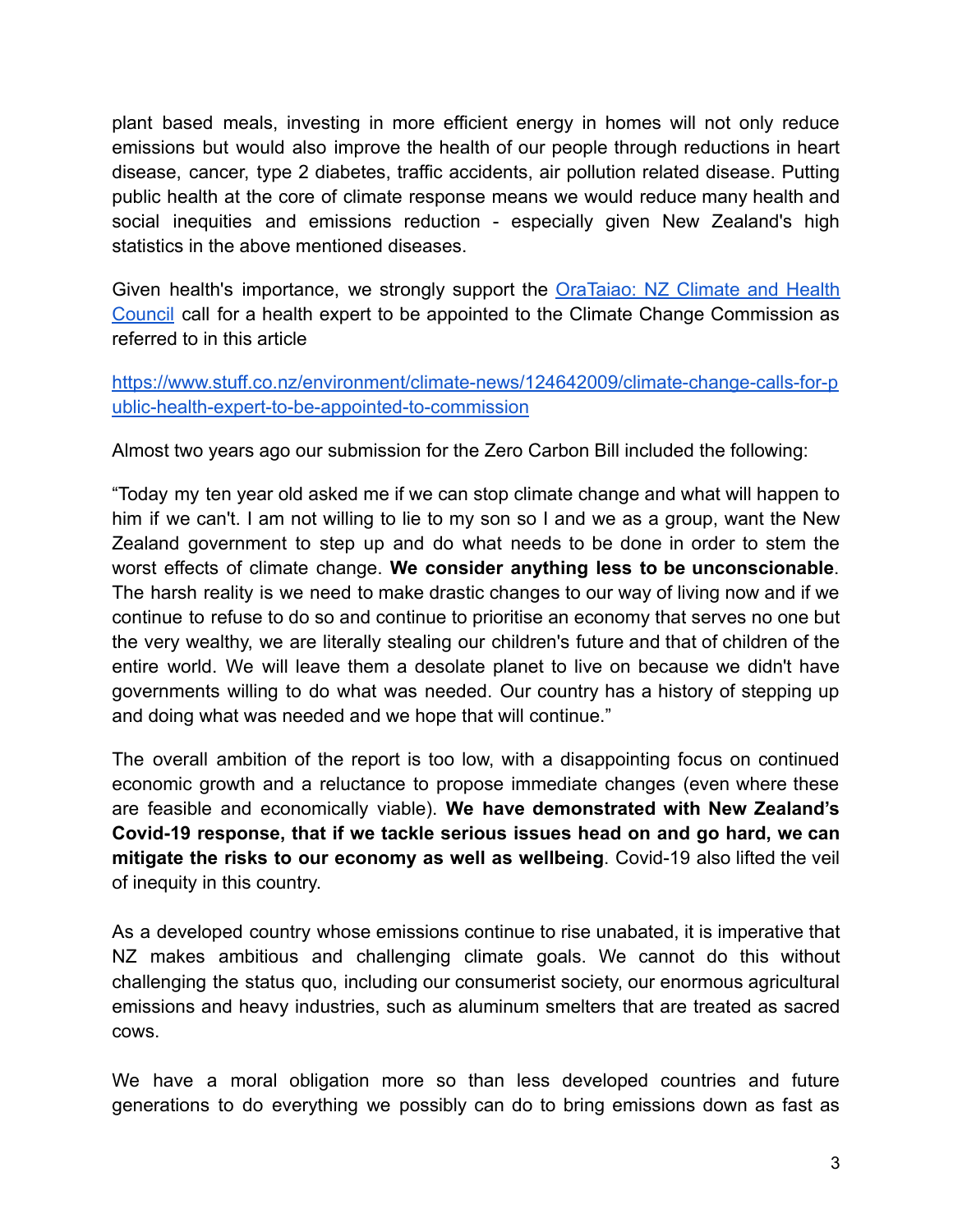possible. **It is unfortunate that the Climate Change Commission did not recommend a more appropriate Nationally Determined Contribution beyond asserting that the current one is insufficient.** This is a missed opportunity and will no doubt require the Government to conduct additional work and consultation to determine what this should be.

There is an underpinning assumption throughout the report of continued economic growth. Increasing evidence points to the undermining of the Earth's natural capital to the point where we cannot continue to grow. We are killing our very life support systems and need to actively pull back our demands on the planet. Dasgupta's recent report for the UK government on the economics of biodiversity implores us to value our natural capital and move away from activities that damage the natural world (Steinberger et al challenge the myth of green growth and decoupling emissions from growth [here\)](https://www.nature.com/articles/s41467-020-16941-y).

While leveraging co-benefits was a principle used to underpin the report, **there was insufficient focus on the costs of not reducing emissions**, which many studies around the world are showing greatly outweigh the cost of even the most expensive actions.

We also question whether the Commissions recommendations are in keeping with the purpose of the the Climate Response Amendment Act which is to:

provide a framework by which New Zealand can develop and implement clear and stable climate change policies that—

**(i)** contribute to the global effort under the Paris Agreement to limit the global average temperature increase to 1.5° Celsius above pre-industrial levels; and

**(ii)** allow New Zealand to prepare for, and adapt to, the effects of climate change:

Covid-19 showed us the importance of an evidence-based scientific response to a national and global pandemic. **It also showed us the importance of values and how they too underpinned our response.** Immediate and decisive action made a major difference to the impact of Covid-19 to New Zealand compared to much of the world. We placed the health and wellbeing of people above the economy.

**Therefore we firmly believe the proposed timelines in the draft report are simply too long.** Government should be and needs to be working on serious policy now to hit the ground running - not being given yet another year or two to agree or disagree with the recommendations nor make incremental slow change.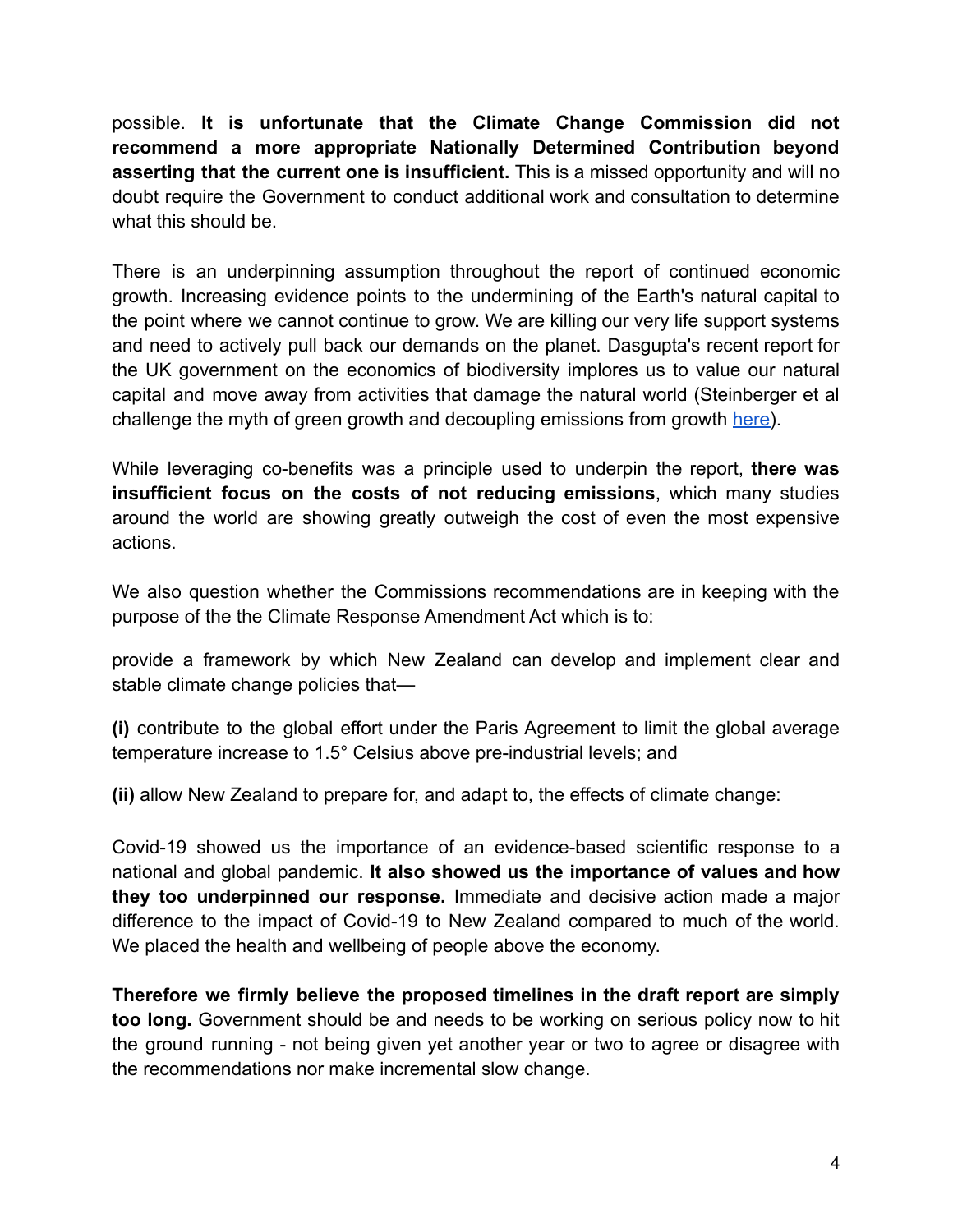At the moment it is up to largely volunteer community groups such as ours, youth and many others to constantly check that our councils and government are doing all they can to reduce emissions. Most projects are still not taking emissions or adaptation into account and it is not possible for our communities to cover all government activities at all levels. We are exhausted and the wall of work is soul destroying at times. We do this for our kids, yet we are not present enough for them now because of this unpaid work. **We need clear leadership, like demonstrated through the pandemic to do the right thing, which we can support.**

There is still an implicit expectation that many can make lots of money off climate change especially through offsetting, hence continuing to create winners and losers. We need a Covid like focus of minimising the harm and helping as many as possible to get through. The ETS rules are easier to navigate for medium to large firms. For example the ETS settings of large scale pine forests, vs smaller on farm integrated or co-op diverse forests. 59.4% support production forestry in the short term with a further 37.2% expressing concern at the impact of pine forests. "Too many farms are being converted to forestry by international companies. This needs to stop immediately. Returning these forestry blocks back to farmland or native bush should be a goal."

### **OUR ONE BIG THING**

**We recommend a significant focus on Article 12 of the Paris Agreement of public awareness and education for all people.** We need an education campaign similar to Covid-19 and as persistent as reducing smoking or road safety. This education focus is key for people to:

- A. Understand the problem
- B. Be clear on what we don't know
- C. Understand why we need rapid and drastic change in all our industries and life
- D. To rally around a set of shared values
- E. To enable communities, tangata whenua and businesses to take action themselves
- F. To support the mental health of all our people, as by being truthful and proactive we can minimise hopelessness

**Education and engagement must be throughout our society, with true partnership at all levels.** We have done this with Covid-19 and we have seen the results in other countries that lacked leadership, consistent messaging and being upfront about what they did and didn't know. This left a vacuum, which was filled with misinformation and self interest, with catastrophic consequences. People did not know who to trust. For the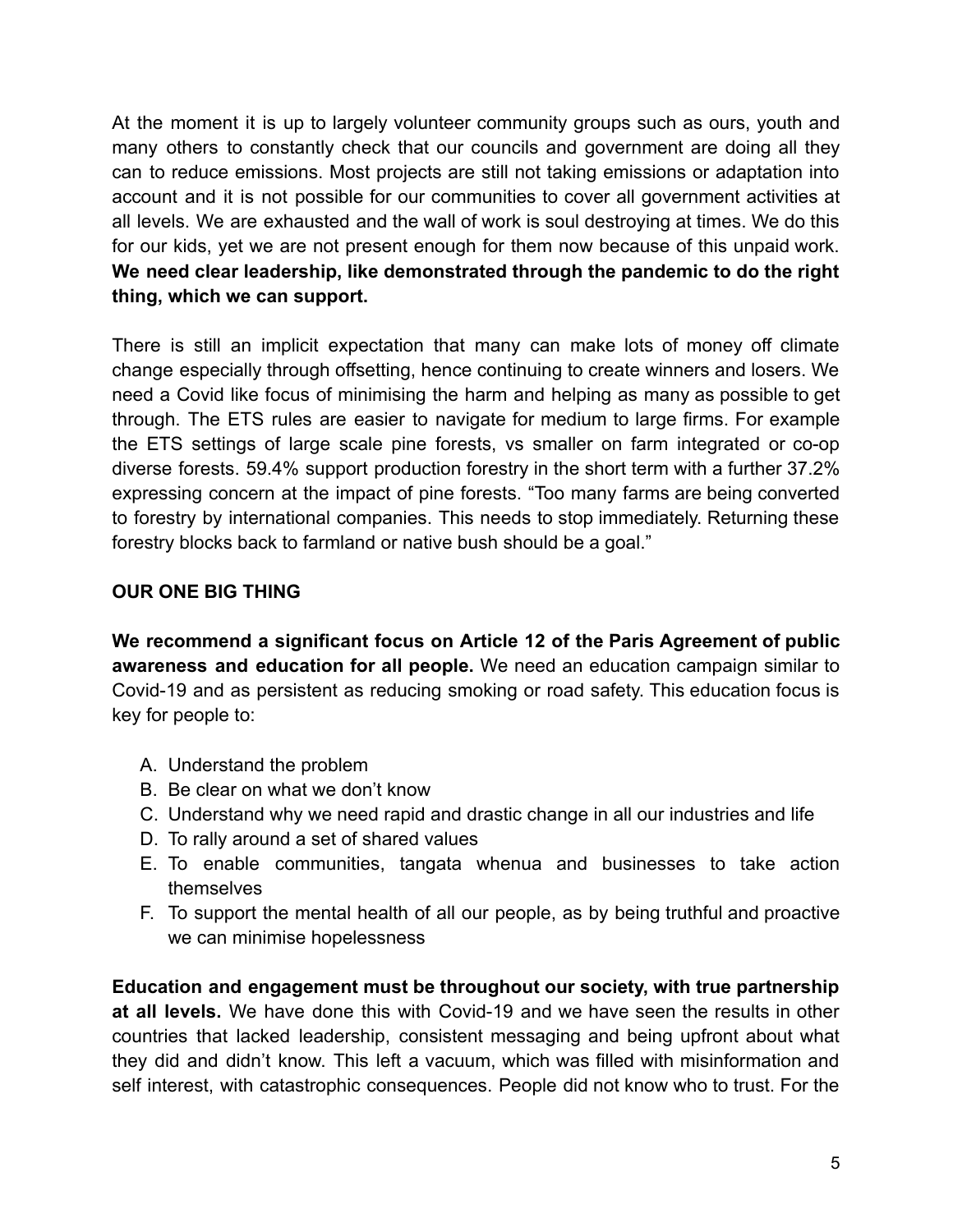last three decades this is what has happened with climate change, there has been a vacuum left by governments, filled by self interest and misinformation. We cannot wait for another decade or we will have devastating consequences.

## Survey quotes

*"I am 93 years of age and the volume of reading required to take in, and remember, the details of the Climate Change Commission Report is beyond me. I attempted to send a reply to the report but realised it would never be taken seriously because it was not in the required form."*

*"I only know what I read in the paper. It's confusing and I don't know what it really means."*

*"I find it very upsetting to read this stuff, I need someone to help me put the information into context."*

# **This education campaign needs the following:**

- 1. **Multi level and targeted** across all platforms.
- 2. **Upfront** about the uncertainties and what we don't know.
- 3. Upfront that change will be hard at times, harder on some than others with a big focus on the win wins - **we need to focus on co-benefits and how our lives can and will be better.** For example strong focus on active transport outcomes will be transformational on urban families, on health.
- 4. **Fortnightly briefings** of relevant Ministers and the Prime Minister.
- 5. **Education campaigns based on storytelling and vision setting.** For example, a cross section of prominent Zealanders stepping up to talk about climate change and their worries and experiences.
- 6. **Media taking a responsible role**, not the current format of pitching groups against each other which exacerbates the problem and delays resolution. 69.6% believe the media do not do a good job of climate coverage in New Zealand.
- 7. **In partnership with and community led.** Budget for community outreach and paid roles for people within these communities to do the mahi.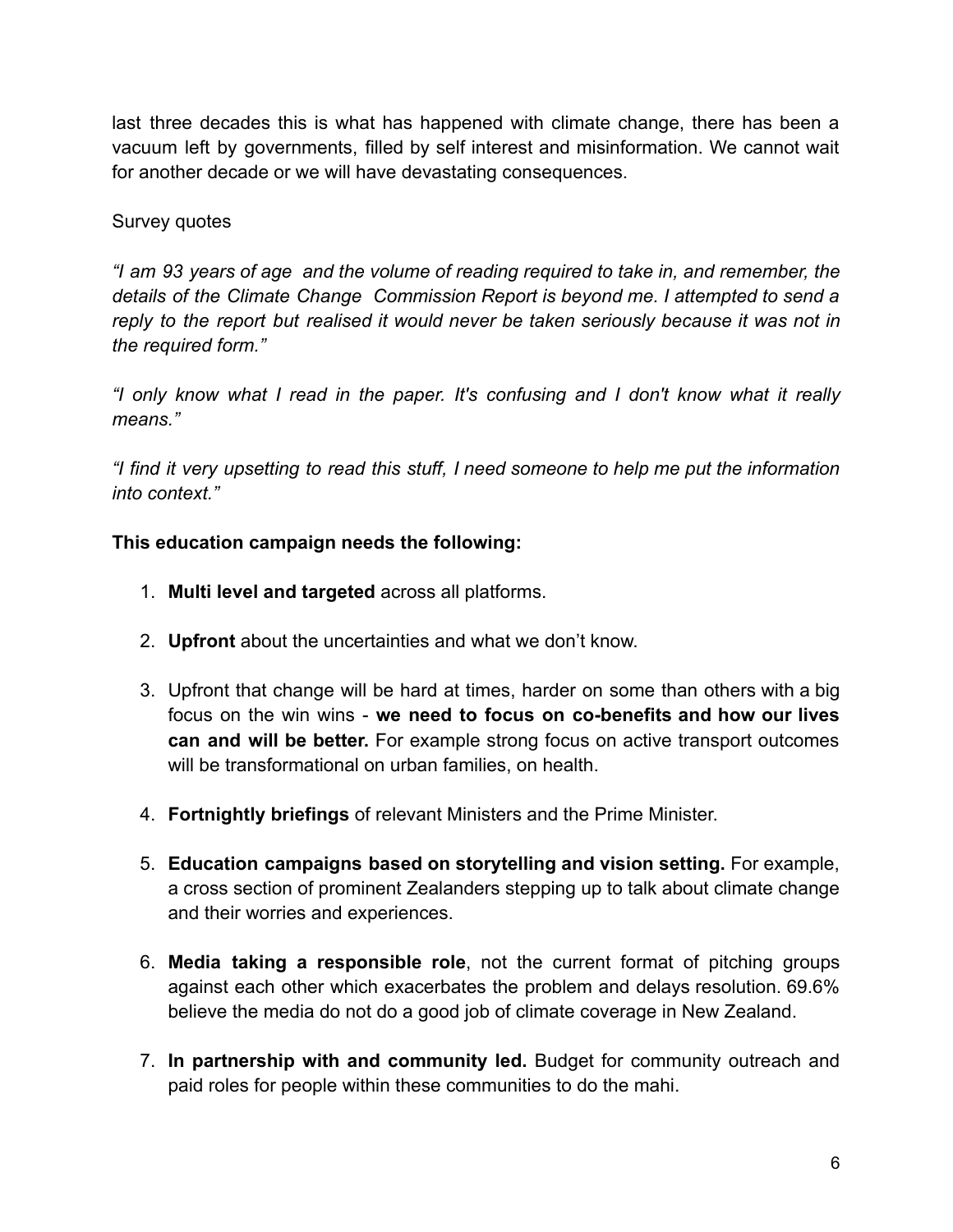- 8. Education on **what it will cost if we don't act**.
- 9. Shared **vision and values**

A good example of an education campaign is **[GenLess](https://genless.govt.nz/)** with more of a community solution focus than individual - also a more nuanced approach to gender representation and roles is needed.

# **TRANSPORT**

**Our main recommendations have been incorporated into the Connect [Wellington](https://drive.google.com/file/d/1D8scs__uXXvHWXN3Bos5NJTdqYWnHdzT/view?usp=drivesdk) [submission](https://drive.google.com/file/d/1D8scs__uXXvHWXN3Bos5NJTdqYWnHdzT/view?usp=drivesdk) of which we are a member and contributor.** The following are popular recommendations from our survey respondents.

- **Each section of the report could use clear articulation of the co benefits** to make a more compelling case for action. Reduction in traffic has massive health co -benefits from reduced respiratory impacts to accident reduction, active transport would reduce obesity rates and improve health, tree planting supports biodiversity and reduces sediment loads in waterways. Make it clear this is a public health issue.
- Many of our members are disabled or parents of disabled children. **A disability centered approach to transport and urban design is sorely lacking in this report and at local and central government level.**
- **More people centered policy** i.e. substantial investment and goals for active transport to make it the easiest choice.
- We would like to see **language change around electric vehicles** and more on e bikes - these have potential to disrupt the transport sector - See article from Alex Macmillan [https://www.nzma.org.nz/journal-articles/the-climate-change-act-will-now-shape-t](https://www.nzma.org.nz/journal-articles/the-climate-change-act-will-now-shape-the-nations-health-an-assessment-of-the-first-policy-recommendations-to-reach-our-zero-carbon-target) [he-nations-health-an-assessment-of-the-first-policy-recommendations-to-reach-o](https://www.nzma.org.nz/journal-articles/the-climate-change-act-will-now-shape-the-nations-health-an-assessment-of-the-first-policy-recommendations-to-reach-our-zero-carbon-target) [ur-zero-carbon-target](https://www.nzma.org.nz/journal-articles/the-climate-change-act-will-now-shape-the-nations-health-an-assessment-of-the-first-policy-recommendations-to-reach-our-zero-carbon-target)
- **More emphasis that investing in active transport is a much lower cost than other options and can help many more people** than subsidies for EV private vehicles. There are many low cost temporary infrastructure options that can be put in place to do this quickly, as has been demonstrated in Europe as a result of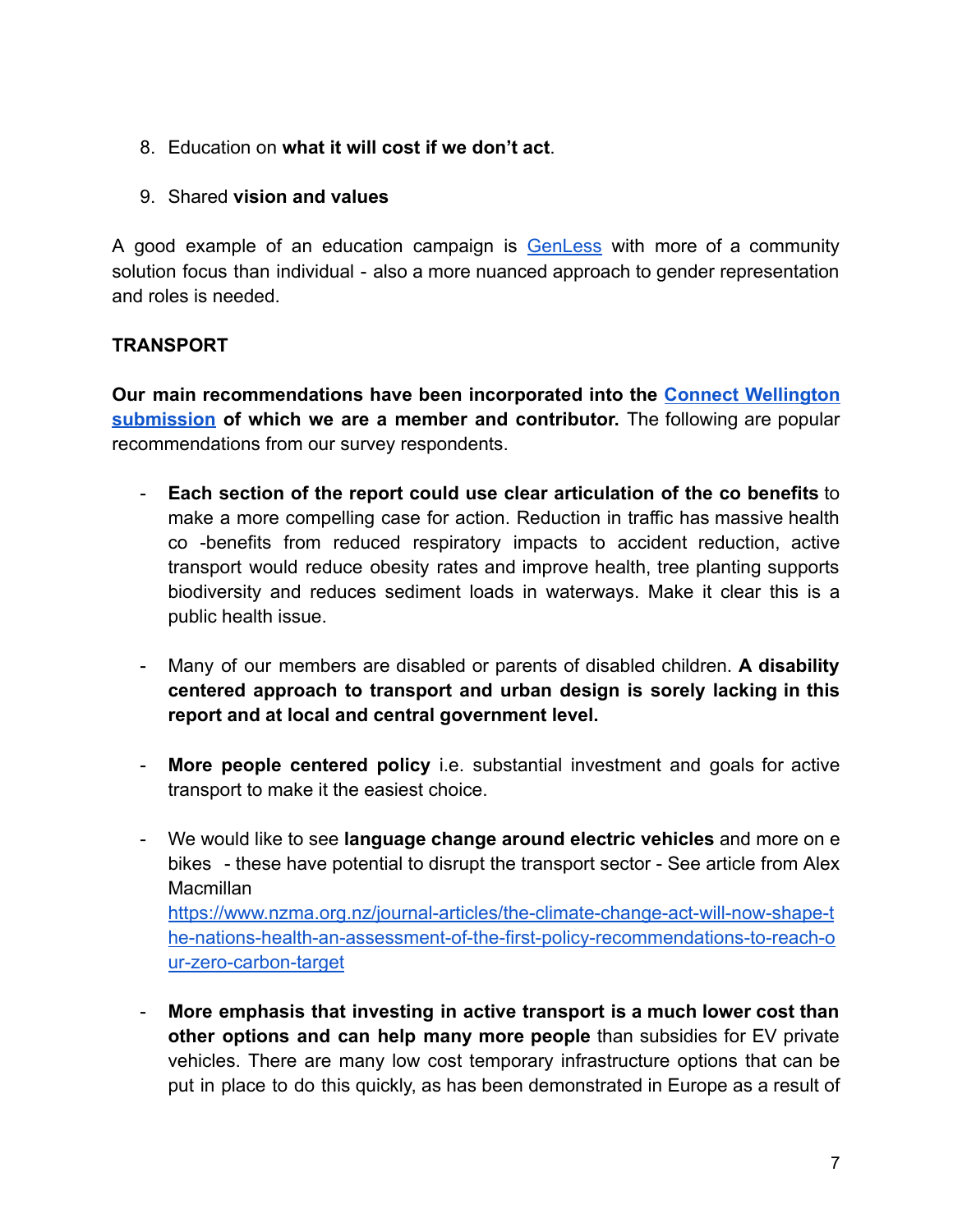the pandemic. The Waka Kotahi Innovative Streets projects could be sped up and better resourced. More ambitious reductions, bolder policy and strategic support for modal shift.

- Product driven emissions are needed, not consumer, therefore **wherever we are sourcing the EVs from have that burden of emissions reduction**.
- **Removal of Fringe benefit tax exemptions for double cab utes would help reduce demand for these from those who don't need them**. Advertising has played a key role in driving the popularity of climate unfriendly car choices such as utes and SUVs. Banning advertising of these products, including all petrol and diesel vehicles, in a similar manner to banning cigarette advertising, would reduce demand.
- **We support the suggested national transport network**. A nationwide joined up public transport network including rail, buses and minibuses, perhaps joining up with school bus transport would help reduce transport emissions.



Graph 2 - Respondents answer to the question "Do you support the recommendation to develop an integrated national transport network to reduce travel by private vehicles and increase walking, cycling, low emissions public and shared transport?"

Respondents also indicated the following:

- 9% of respondents own an electric bike
- 14.6% of respondents would travel more than they currently do by train or bus if it were cheaper.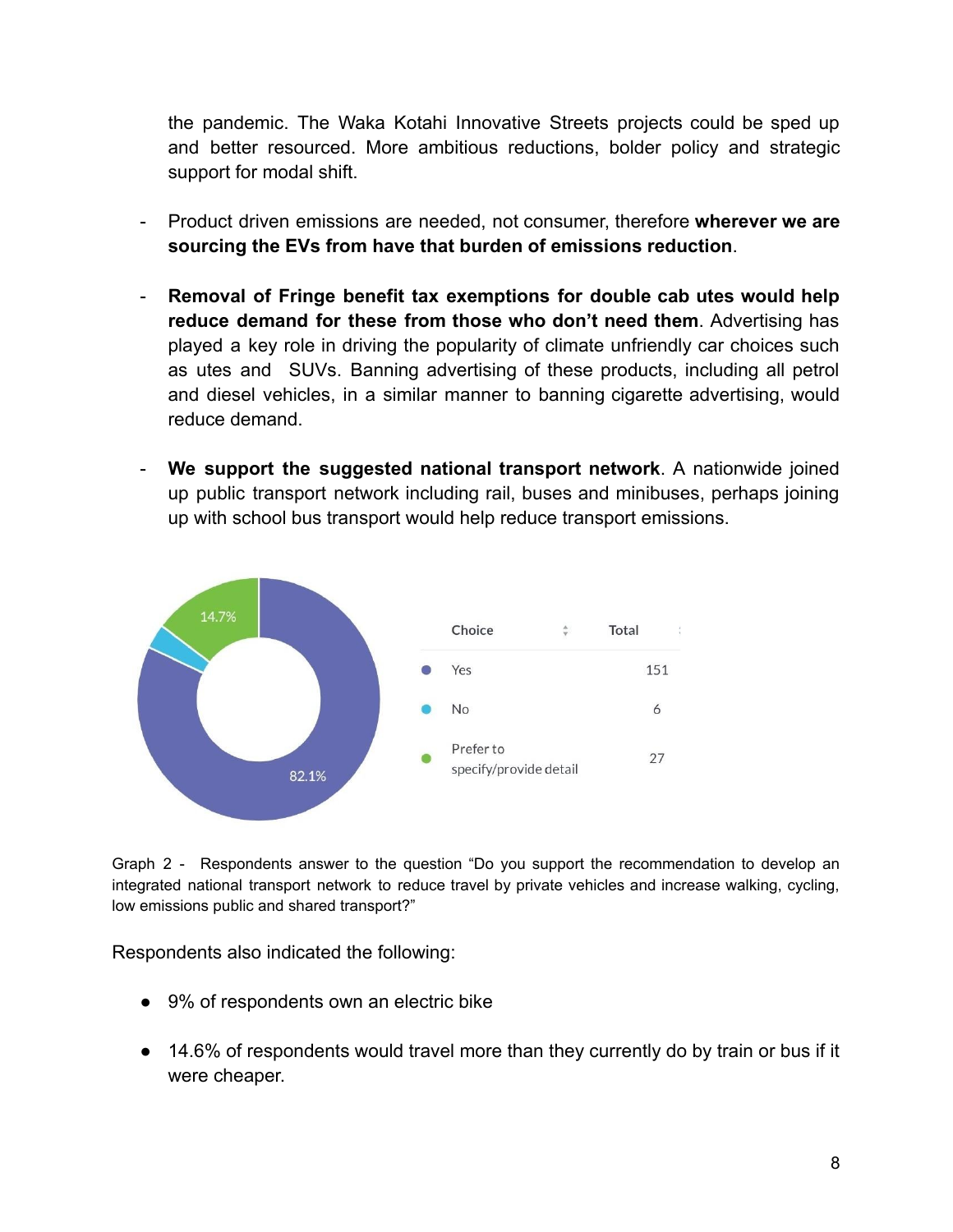- 17.8% of respondents would seriously consider purchasing an electric bike if it were more incentives (better cycleways, cheaper cost etc).
- 27% of respondents would cycle more if there were more separated/protected cycleways (i.e. something better than just a painted on cycle lane).
- 31.6% of respondents would travel more than they currently do by train or bus if there were better services/a wider range of destinations on offer.

Survey quotes:

*"Public transport should be construed as infrastructure (just like roads), instead of as service."*

*"Improved public transport services are a must."*

*"I think more emphasis should be on active transport and e-bikes as opposed to e-vehicles."* **Many variations of this type of comment including accessibility and affordability.**

*"There could be a lot more done to encourage people to use public transport. One of my submission points (which I have already made in past submissions on transport) is that we should have a public transport champion who uses public transport him/herself and shares stories about other people's positive use of public transport and any barriers that people have to using public transport. I also think the government should consider bringing back carless days and also encourage carpooling more."*

*"I would like to see serious effort put into building strong active transport infrastructure allowing New Zealanders to have more choice in how they move around without relying on switching vehicles. Especially if we make the urban form changes needed."*

*"There is too large a focus on EVs. We need to bring the ban of imports of second hand fossil fuel cars earlier, in line with the UK regs so that we don't become a dumping ground, and I don't get why we can't ban imports of any ICE vehicles from 2030. We need to change the car centred culture at the same time as electrifying transport."*

# **WASTE**

- If NZ is able to divert most organic matter (such as food waste) from landfill, much more ambitious reductions are possible. There is a lot of work underway in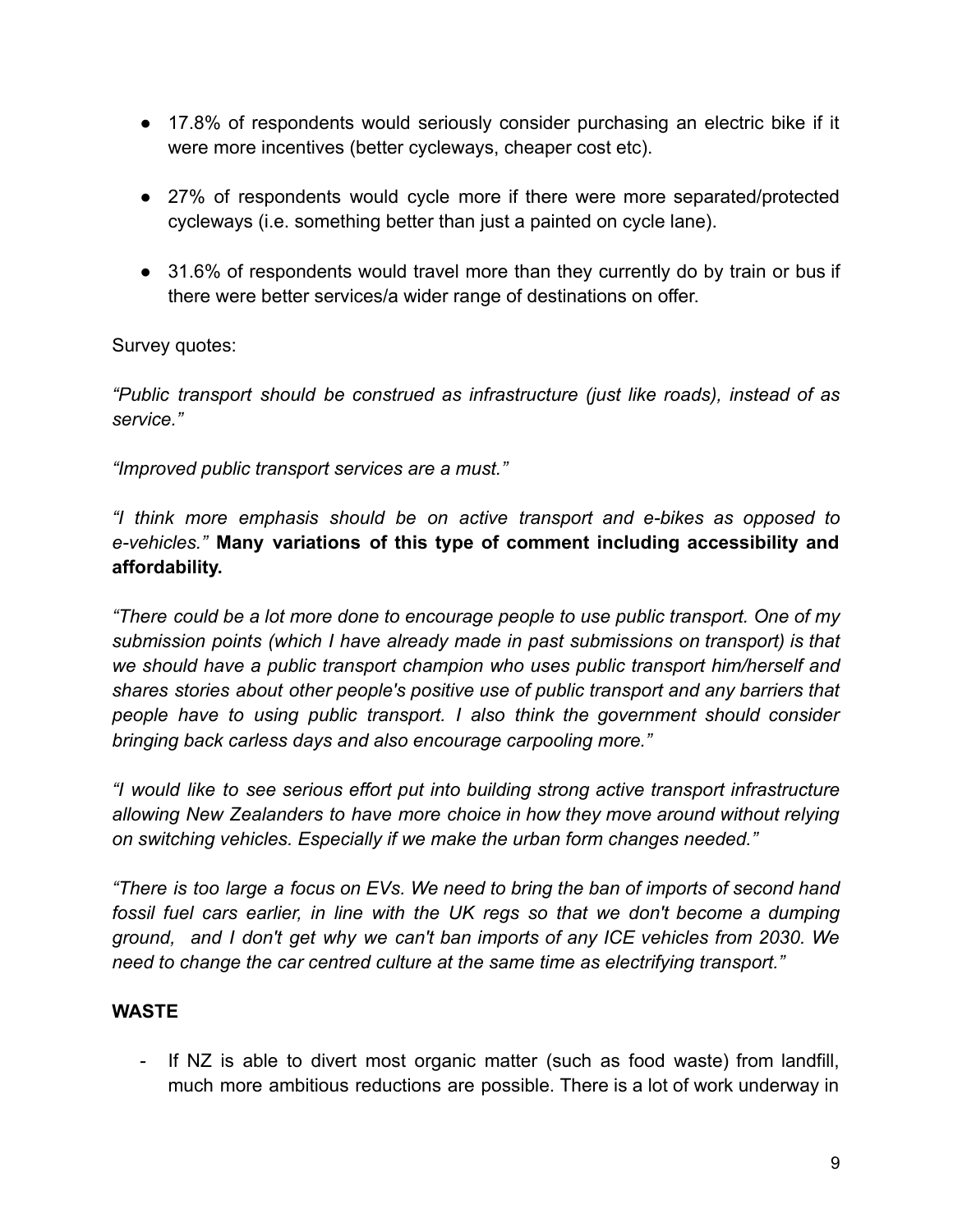the waste space and it is an area where both system improvements and personal behaviors could make a real difference. **An education campaign to avoid food waste and divert it to composting facilities could make an impact here.**

- **A Refuse, Reduce, Reuse, Repurpose, Recycle campaign could help move people's mindset away from consumerism.** This would have co-benefits to family finances, stress levels as well as reductions in waste to landfill. Preventing advertising of climate unfriendly products such as double cab utes would help reduce demand.

# **HEAT, INDUSTRY, PROCESS**

- Ambition in this sector should be much higher. **We need to signal an end to all fossil fuel burning activities to avoid businesses and individuals purchasing assets that will need to be retired before the end of their economic life.** Which means we need to signal this now! There may still need to be some adjustment and replacement period for already operating equipment but we must prevent additional investment in polluting technology immediately.
- Decarbonisation of process heat can happen much faster with appropriate support and incentives. **A less constrained price on carbon would help to tip the balance in favor of lower emissions alternatives.**
- **An immediate ban on the use of coal would benefit our climate and significantly reduce air pollution.** Financial support to replace coal boilers should be provided by the government. However we may find the avoided cost of hospital admissions for respiratory illnesses more than covers this cost. Therefore we would like to see a ban on gas and diesel installations immediately from new builds and coal boilers. We need to stop making one of our main considerations, giving people and businesses enough warning for changes. The science has been settled for 30 years. Get on and help people to change.
- **We can reduce cement production emissions by returning to houses on piles, made of wood.** These are a more sensible choice in a seismically active country. And if we built houses in vulnerable areas on taller piles we could minimize the damage of future flooding events. Returning to wood house construction would also support NZ's forestry and wood processing sectors, creating jobs throughout New Zealand.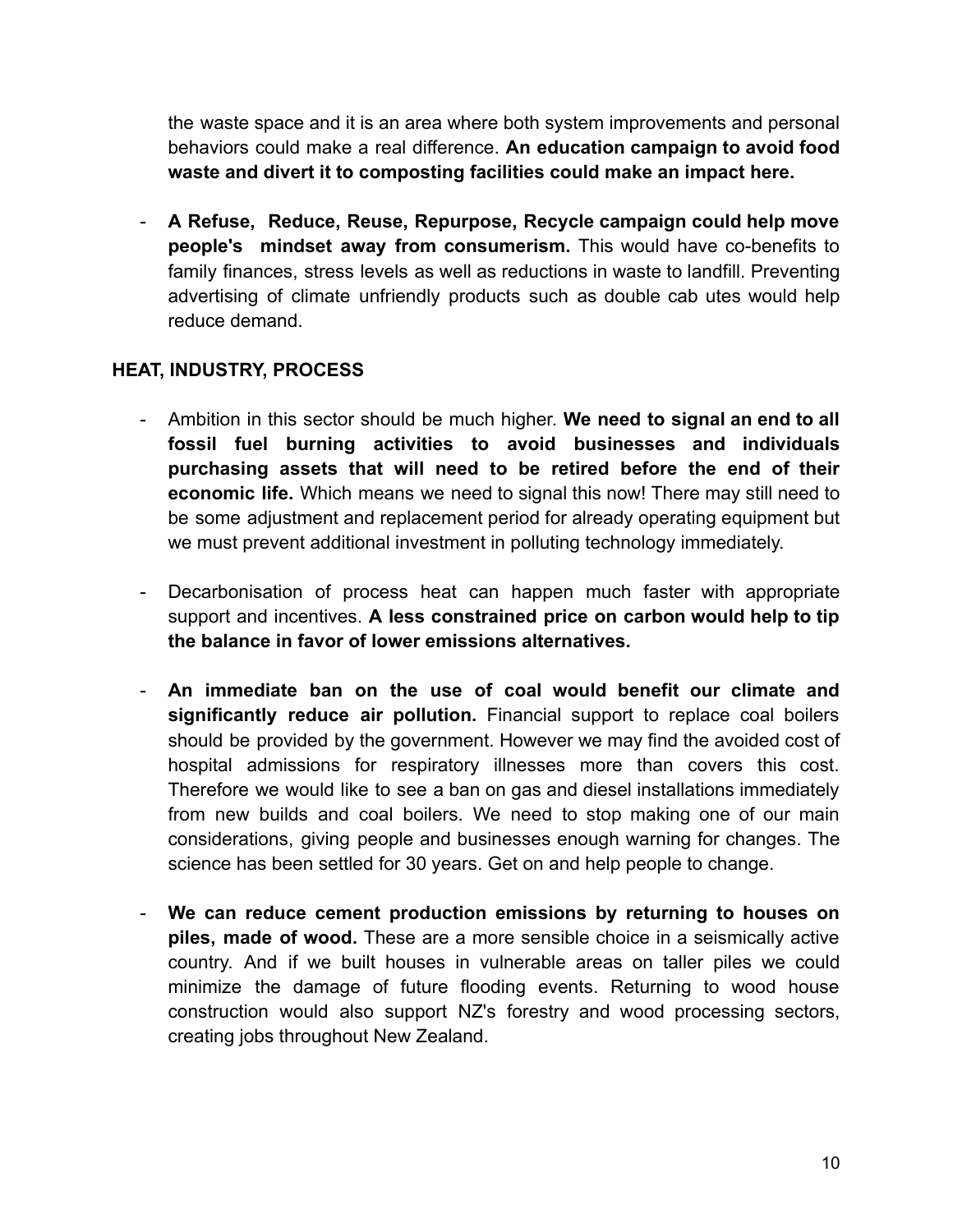

Graph 2 - Respondents answers to the question "Do you support the recommendation to set a target of 60% renewable energy no later than 2035? No new coal boilers? No natural gas installations in houses etc from 2025 or earlier?"

#### Survey quotes

*"Would like to see a recommendation for an immediate ban on new coal boilers and funding to phase out existing coal and gas boilers by 2025. Would like to see no natural gas installations from 2022."*

*"I want to see legislation and National Environmental Standards to support the rapid rollout of renewable generation projects like distributed wind and solar and support to develop smart grids and smart energy efficient homes. This is the least we can do."*

*"The percentage of renewable energy and the timelines need to be far more ambitious."*

*"Yes, as quickly as possible. In conjunction, people need to have easy, affordable alternatives - for people who cannot or don't want to connect to the grid, for instance, natural gas is currently necessary to reduce the energy load in times of low sunshine. Before taking away natural gas, the government needs to provide funding to develop the biogas industry so people can transition smoothly. Like many climate solutions if this is done properly it will have multiple benefits - capturing the emissions from landfill and food waste instead of allowing them to go into the atmosphere, and turning the gas into an alternative gas product so natural gas is no longer required."*

#### **AGRICULTURE**

**How much and what agriculture should do to play its part is contentious, which is reflected somewhat in our survey responses.** Overall the majority 67% of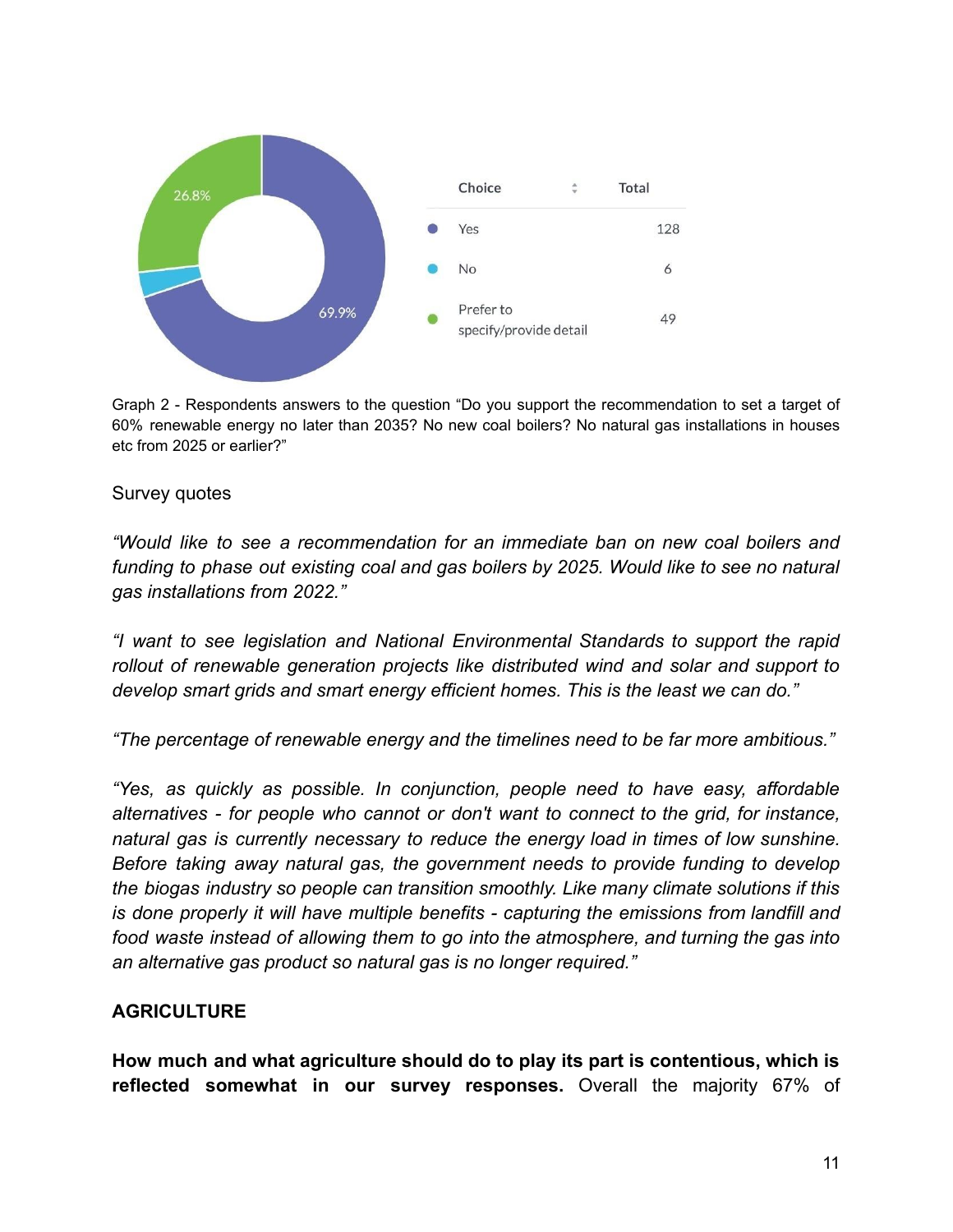respondents supported the recommendations and a further 30% thought they were not ambitious enough. We recommend the following:

- Agriculture along with all other sectors, **should make much more ambitious cuts to emissions**.
- **Diversification of farming operations** to include forestry (both native and exotic), arable crops, horticulture and other ventures can de-risk farming operations and significantly reduce emissions.
- All food production has a footprint, both for ecology and climate. It is vitally important that practices across all agriculture sectors are examined, not just those of dairy and meat. **There was a strong call from our survey respondents to support farmers to move to regenerative practices and principals.**
- **Like all sectors we must support farmers to reduce their emissions and increase their sequestration.** Support such as significantly increasing funding for catchment groups, that support collective management.
- There were many comments from our survey that wanted higher targets for dairy. NZ's dairy herd grew by 70% between 1994 and 2017 (from 3.8 to 6.5 million cows). This intensification has come at a heavy cost to our waterways and aquifers. A 15% reduction is insufficient. We should be supporting farmers to return to cow numbers pre 1994, with diversified revenue streams. **Changes in practices should be prioritised that will improve the life of farmers (such as moving to once a day milking) and those coupled with fewer inputs result in little impact on profitability.**
- **As part of the education campaign we propose, there needs to be clear information about the role of agriculture emissions and sequestration.** There are significant challenges, not least the varying values people have on what and how food is produced. We should focus on the common ground and be honest at the challenges and barriers food producers face.
- There needs to be a **greater focus on sequestration in agriculture**, including trees, wetlands, peatlands and soil, which have co-benefits for biodiversity, water quality, and resilience.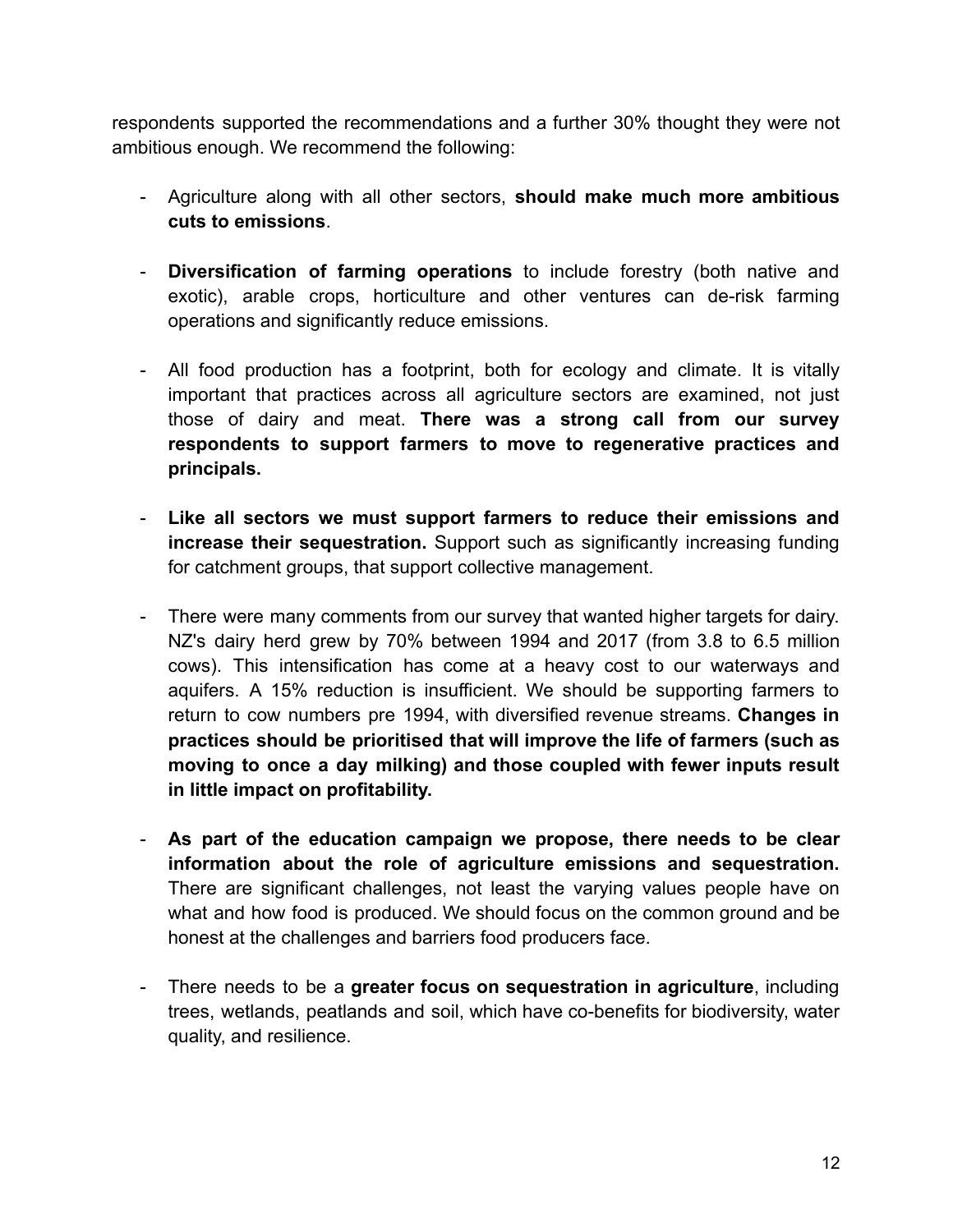

Graph 3 - Respondents answers to the question "Do you support the recommendation to reduce biogenic agricultural emissions on-farm efficiency and technologies, to create options for alternative farming systems and practices?"

Quotes from survey

*"All farms should have a forestry component depending on the local terrain and climate re, fuel, food."*

*"I support the recommendation but think the methane and nitrous oxide reductions could go further and faster."*

*"More permaculture to improve soils and lower nitrogen which produces high emissions. Plus, changes in how trees are counted (more granular than the ETS 6 m rule) so that riparian strips count, as an example."*

### **FORESTRY**

We support the recommendation to prioritise planting new forests in indigeous species, though this needs to be prioritised sooner and **there needs to be a larger focus on other forms of sequestration**. We recommend the following:

- **We do not support using forestry to offset future emissions** (this is discussed in the next section).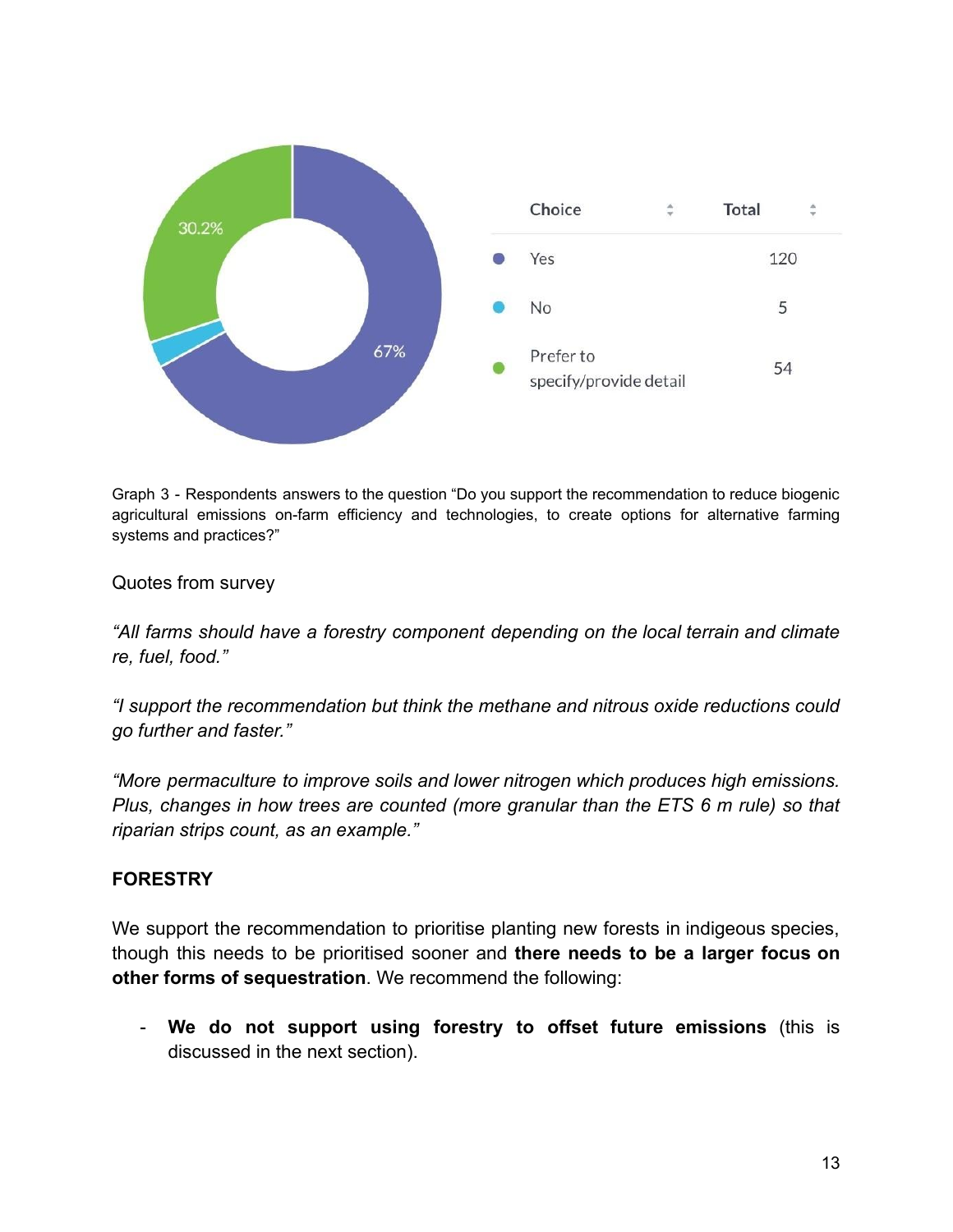- **We are concerned about relying heavily on forests.** Common themes from the survey are:
	- Get onto planting a higher proportion of native trees now
	- Plant more at smaller scales on urban and rural land
	- Risks forestry faces from climate change enhanced events, such as fires.
- We recommend further work, led by the government in collaboration with the industry (e.g. mills, contractors, land owners) **that looks at the role local and global market settings and ETS have on creating barriers to diversified species and changes to practices that reduce large scale clear felling**. We are also concerned that the settings in the ETS in particular, are easier for large forestry companies to navigate and hence create more momentum to fewer forest owners with more hectares. The complexity of the ETS is a major barrier for planting more small forests both in exotics and natives.
- We recommend there is a greater focus on **making sure most of the wood from production forests go to long term sinks such as construction, furniture etc.**
- **We need a much bigger focus and incentives to restore and establish forms of sequestration other than forests (wetlands, peatlands, soil and blue carbon**. This needs to start now and cannot wait for measurement tools to be developed. These other forms of sequestration have significant co-benefits that in themselves warrant significant support and resources, such as improving water quality, reducing flood and droughts and increasing biodiversity.

- **Blue Carbon**

**sequestration is an area rapidly growing in terms of research** and the benefits of seaweed sequestration is

phenomenal.

NIWA research is a good start [\(found](https://niwa.co.nz/news/niwa-seaweed-scientist-tackling-global-climate-change-issue) here) and we would like to see recommendations for the government to invest more into this huge sequestration potential.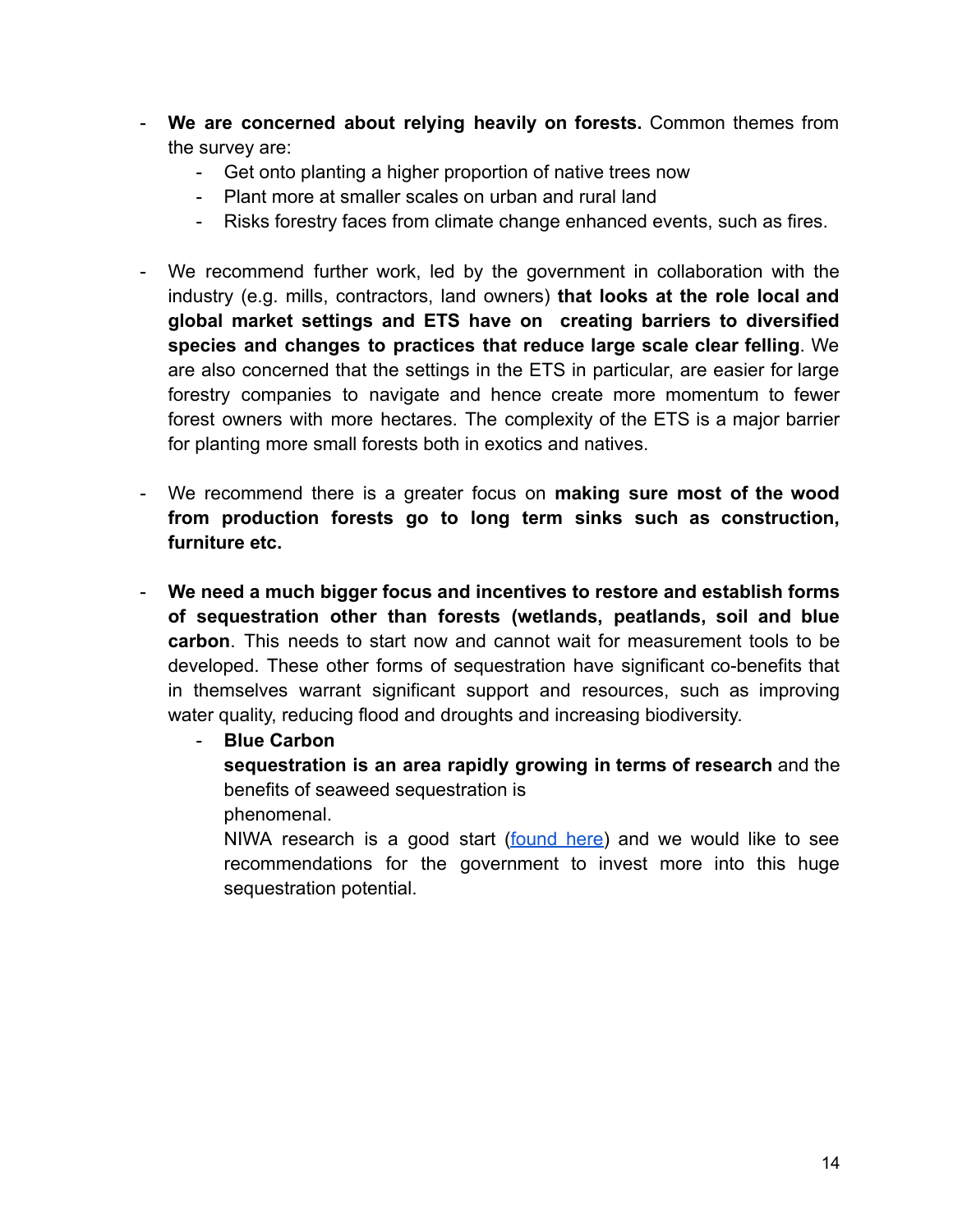

Graph 4 - Respondents answer to the question "Do you support the recommendation to use Production Forestry in the short term to meet the next three emissions targets to 2035 and increase planting of native forests in the long term? To manage forests to provide a long term carbon sink?

Quotes from survey

*"Native forest can work alongside agriculture - smaller strands of forest providing food and shelter for livestock, for instance. It doesn't have to be all or nothing. Forest and agriculture can support each other."*

*"There should be a role for trees in cities too, not just forestry"*

*"I worry about reliance on forests as a way of reducing carbon emissions.Storing carbon in trees cannot be regarded as mitigation for cutting fossil fuel emissions."*

*"Planting trees will not save us. This should not be done to offset emissions. Restore native ecosystems, and intermix timber, medicine, fire, etc wood production."*

*"Native forest planting should start immediately. Meeting targets should be done in a sustainable manner. Pine forests have many hazards: fire, erosion and flooding on harvest. Much greater care needs to be taken over sites."*

*"Production forestry is important to provide building materials which would be best processed here in NZ and wood waste then used for energy. If farming reduced its emissions faster the amount of exotic plantations needed to draw down carbon in the short term could potentially be reduced."*

#### **ETS, NDC AND EMISSIONS BUDGETS**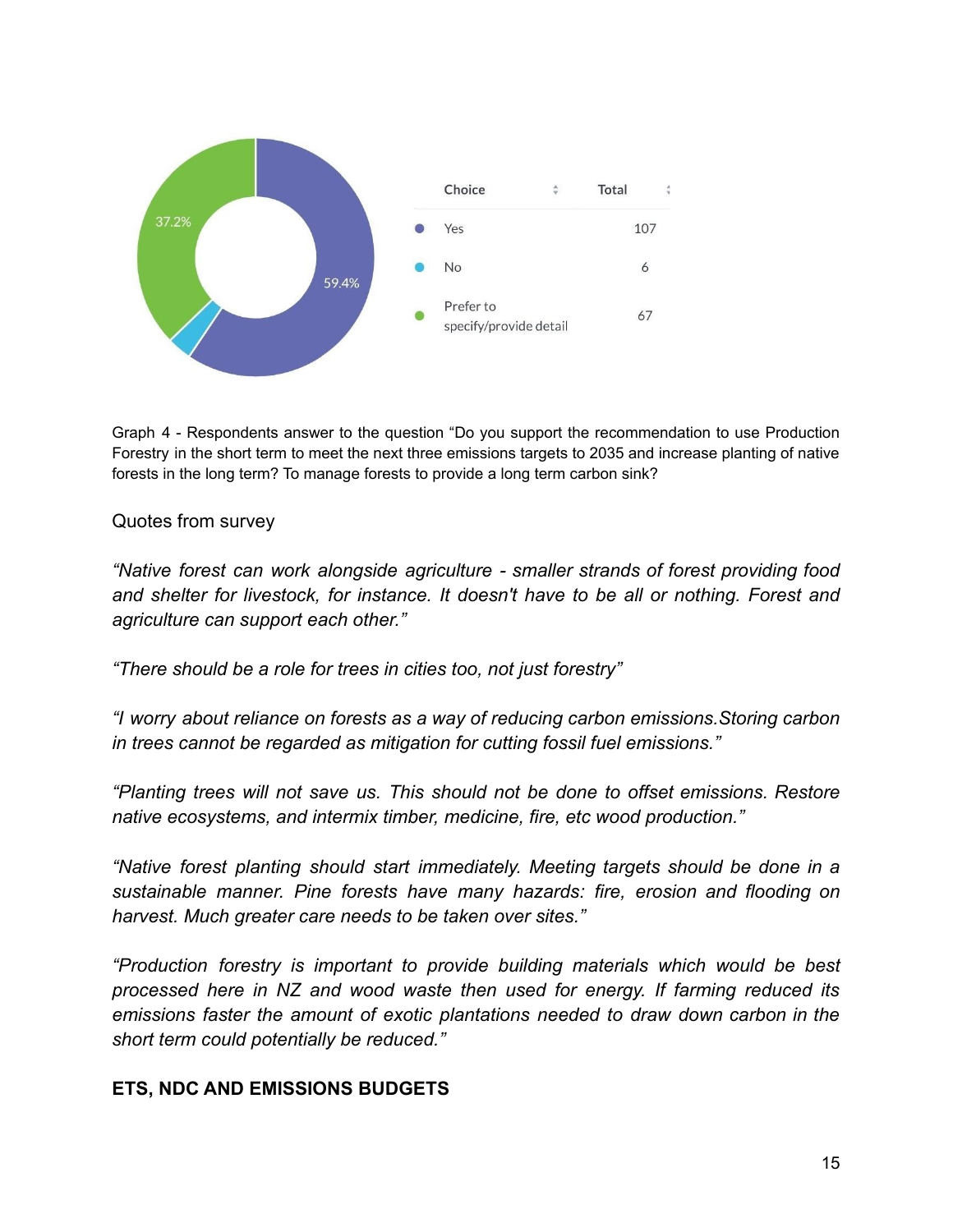### **Offsetting Future Emissions**

**We do not support continuing to offset emissions and we must phase them out as quickly as possible**. This was a common theme from our survey respondents.

The offsets need to be rapidly phased out and instead used for sequestering historical emissions and contribute global efforts to bring CO2 levels down to safer levels (e.g. 350ppm). **There is significant confusion and misinformation about offsetting and its role, which is resulting in businesses and the public believing that offsetting their emissions is a solution** - clear, accessible and correct information is needed.

We do not support offsetting any emissions deficit overseas to meet our NCD. **We should support overseas sequestration as part of our contributions to the global effort, but not to offset our own failures.**

#### **Emissions Budgets**

We fully support, agree with and share the same concerns as the [Lawyers](https://www.lawyersforclimateaction.nz/news-events/ccc-submission) for Climate [Action](https://www.lawyersforclimateaction.nz/news-events/ccc-submission) submission on the emissions budgets etc. **We want to see the emissions budgets go further and in a much tighter timeframe**. The mere fact that it will be another year or so before the government even has to agree or disagree to the recommendations is utterly unacceptable.

Quotes from survey

*"I believe emission reduction is more important than offsetting carbon emissions with sink-holes and taxes"*

*"Planting trees is not an answer to climate change. It's a fudge. Stop burning dinosaurs."*

*"But we must prevent industry from using carbon credits to avoid reducing emissions."*

*"We should not use forestry offsets to enable a continuation of our emissions. Only plant indigenous forest as new forest."*

*"Regarding the NDC, I like OraTaiao's point that it is a complete copout for the Commission not to set a budget. They should do it and it needs to be done asap (and be more ambitious)."*

Quotes from Lawyers for Climate Action submission which support our view: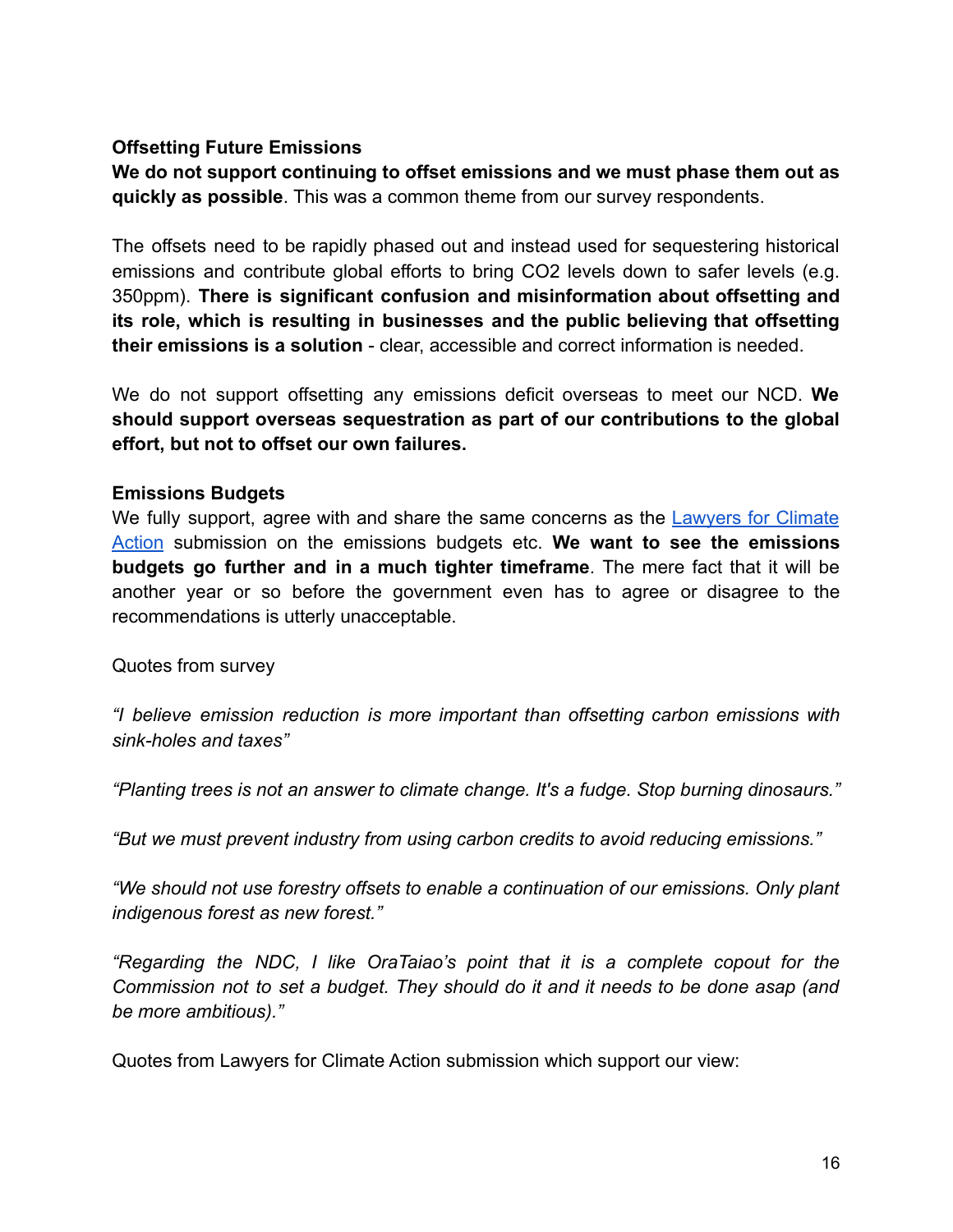*"In our view, the Commission's draft advice does not comply with the legal requirements. The main reason for this is that the advice is not consistent with what is required to keep global warming to less than 1.5° Celsius. This is a fundamental error that must be fixed before the advice is finalised. Failing this, the advice will be unlawful, in our opinion. Further, Aotearoa New Zealand's international reputation and brand will be at risk if we fail to adopt budgets and policies consistent with doing our fair share to keep global warming to less than 1.5° Celsius."*

*"The methods for accounting for Aotearoa New Zealand's emissions and presentation chosen by the Commission have the effect of obscuring our lack of progress to date and of making the budgets appear more ambitious than they really are."*

*"The Commission's recommendation that Aotearoa New Zealand should use offshore mitigation to bridge the gap between our Nationally Determined Contribution (NDC) under the Paris Agreement and our domestic emissions reductions, is, in our view, at odds with the Act and with the Paris Agreement itself. It would leave Aotearoa New Zealand exposed to international criticism and a high level of uncertainty about the cost and availability of international credits."*

# **SOCIAL ACCEPTANCE - BEHAVIOUR CHANGE - EDUCATION**

- **Switch narrative** from a greenwashed business as usual to true transformative measures.
- **Too much emphasis is put on gaining 'social acceptance' around decisions** before implementing any kind of changes given that our current processes for gaining 'social acceptance' are extremely undemocratic and hugely favour white, older, wealthy people (e.g. council consultations and even processes like this).
- Messaging around Covid-19 was values based people stepped up to do the right thing for our elderly and at risk whānau and must be trusted to do the same for our children and grandchildren. **More social science evidence is needed in the recommendations for this area.**
- **NZ needs regular updates, just like Covid-19, on what the problem is, what we need to do and how from each Minister**. A campaign like road safety is necessary and will buy more social licence to be more transformational. Referred to in other sections.
- **- Must have regular communications, education campaigns and community led education and plans**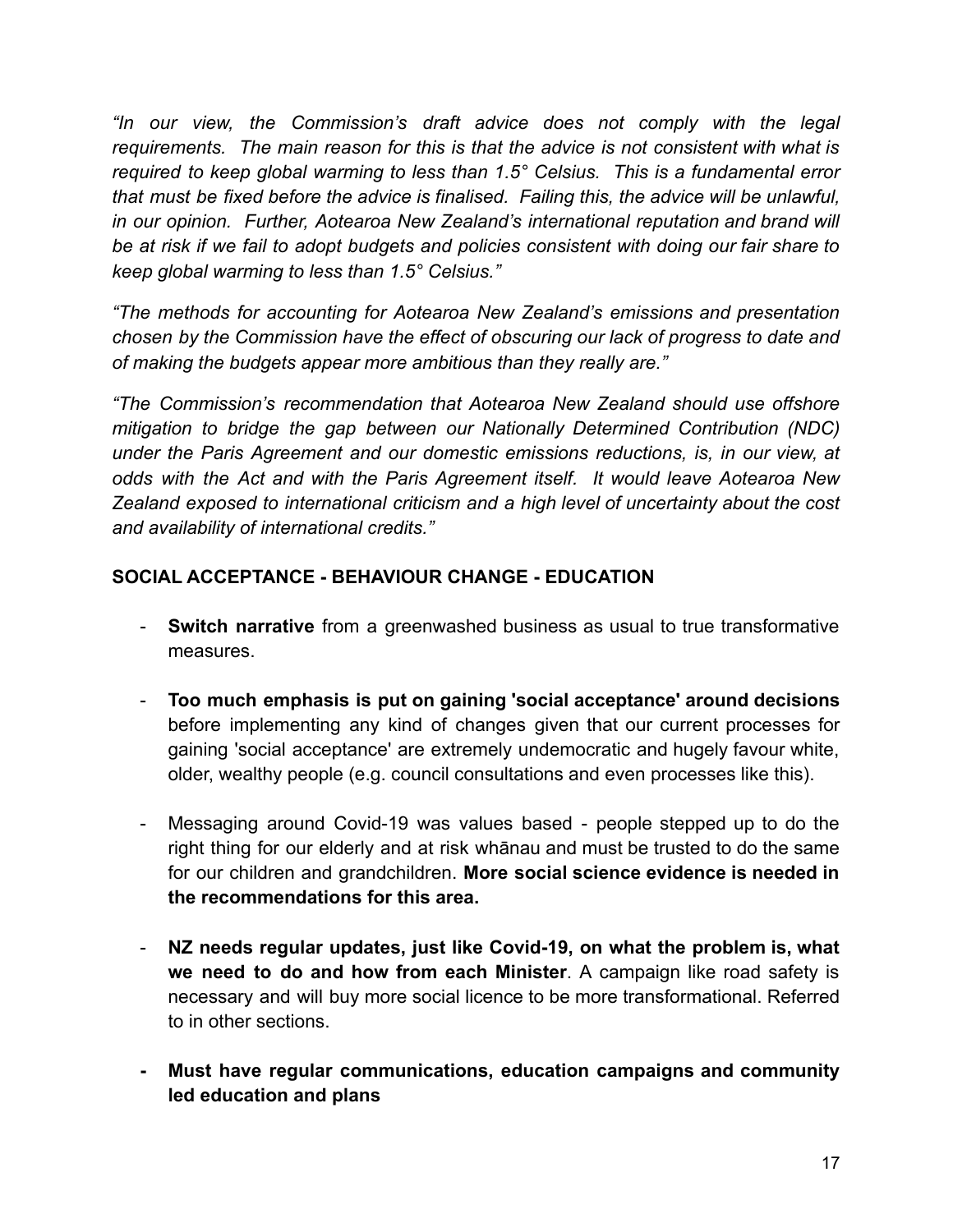- accessible, clear language - work with community leaders to disseminate information and work with communities in engagement and feedback.

- a ban on advertising climate harming products as per anti smoking measures could help.

Tweet quote from an Auckland Public Health Official:

*"An incorrect weighting of consultation vs. evidence/best-practice. Consultation is inherently biased towards privilege and status quo, and shouldn't be allowed to cancel out equitable, evidence-based interventions, especially when Council has declared a climate emergency."* **This applies to government consultation and engagement processes as well!**

**We want to see legitimate and genuine cross party support** - using climate change as a political football must stop. This must be time bound so targets are met. Government wide coordination is essential alongside funding to do this including working in partnership with the local council.

We want to see any form of deliberative democracy/citizens assembly be a co-created partnership from the very beginning with iwi/hapu. **Using deliberative democracy processes ensuring they are in an appropriate Aotearoa New Zealand context, is an excellent way to broadly educate the public.**

Our respondents indicated they voted Advance NZ, ACT, Green Party, Labour, Māori Party, National Party, and TOP. **A broad cross section of society supports strong collaboration and coordination across local and central government, agencies and departments.**

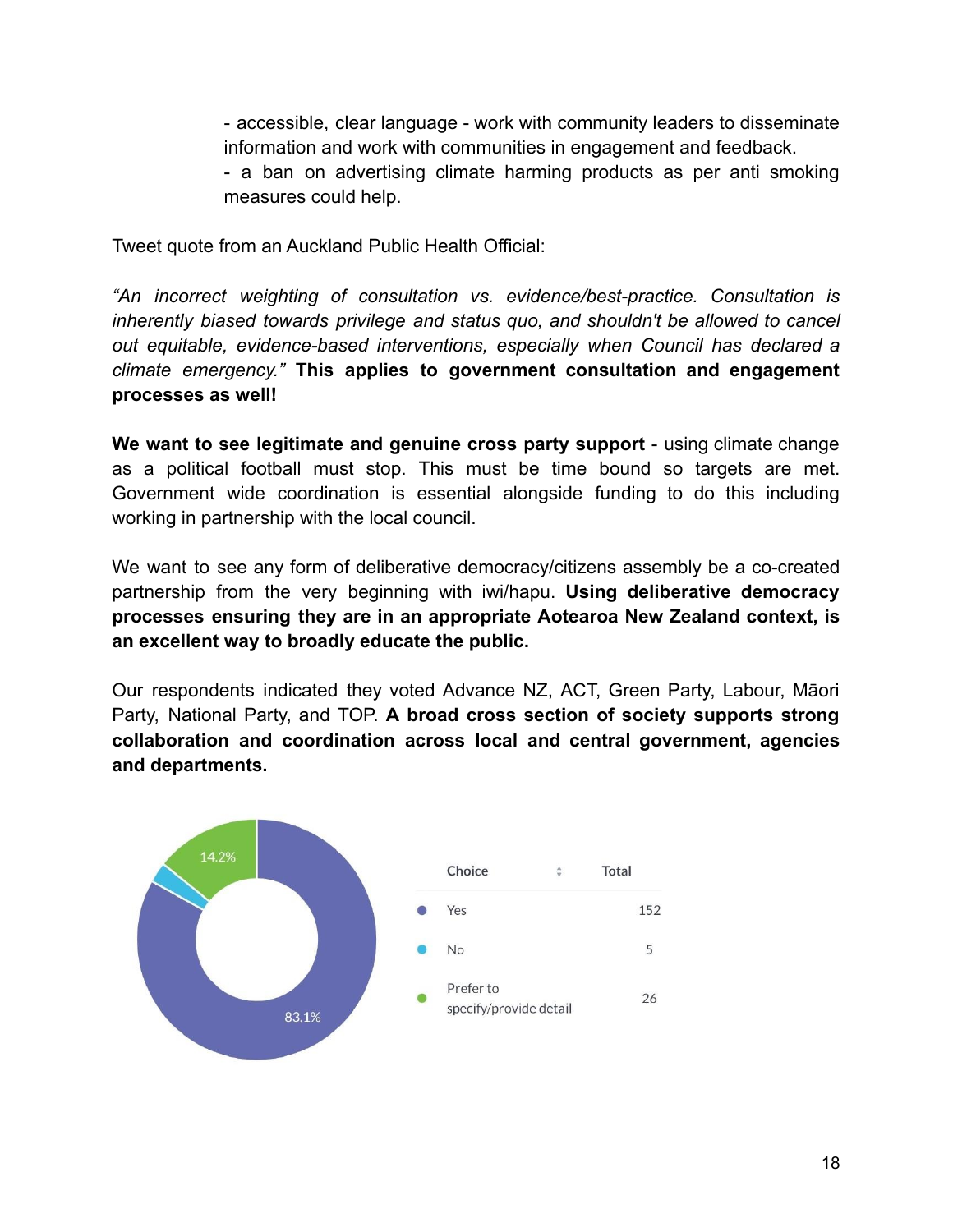Graph 5 - Respondents answers to the question "Do you support the recommendation that there needs to be more effective coordination between local and central government, inter department and agencies; and cross party support to implement climate change policy now and in the future?"

Submission contributors Alicia Hall, Olivia Hyatt, Sonya Bissmire, Rebecca Sinclair, and Lauren McLean and 251 survey respondents

Contact information.

Alicia Hall on behalf of Parents for Climate Aotearoa

[hello@parentsforclimatenz.org](mailto:hello@parentsforclimatenz.org)

[www.parentsforclimatenz.org](http://www.parentsforclimatenz.org)